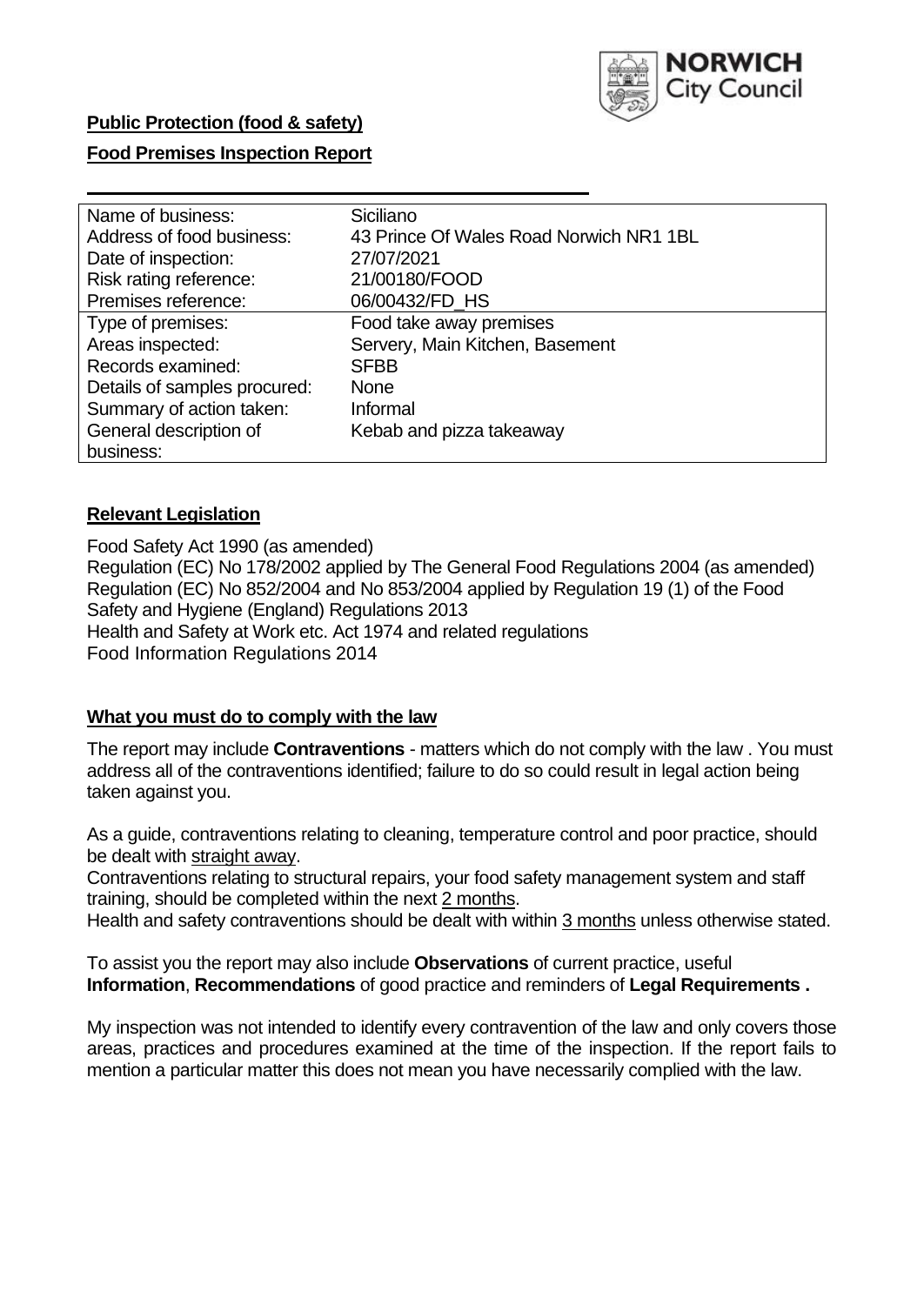# **Food Hygiene Rating Re-Scoring Visit**

Date: 15<sup>th</sup> November 2021

Following the previous inspection a re-rating visit was requested. The revised score is indicated here. The results of the original inspection are listed below.

Your revised Food Hygiene Rating is 4 – a good standard



Inspectors notes:

**Observation** I was pleased to see that the premises had been cleaned to a high standard

**Contravention** The following items require attention

- Cloths were being used to steady the cutting boards
- Cabbage was being stored on the floor
- Interior to microwave was dirty
- Floor/wall junctions' underneath equipment needs more attention to cleaning
- Electric fly killer needs cleaning
- Hinge to small chest freezer needs repairing

Safer Food Better Business Pack:

**Contravention** Sections to your pack need to be filled in:

- Methods to the cleaning schedule
- Suppliers list
- Staff training records to include yourself

### **FOOD SAFETY**

#### **How we calculate your Food Hygiene Rating:**

 The food safety section has been divided into the three areas which you are scored against for the hygiene rating: 1. food hygiene and safety procedures, 2. structural requirements and 3. confidence in management/control procedures. Each section begins with a summary of what was observed and the score you have been given. Details of how these scores combine to produce your overall food hygiene rating are shown in the table.

| <b>Compliance Area</b>                     |  | <b>You Score</b> |    |    |    |    |  |  |
|--------------------------------------------|--|------------------|----|----|----|----|--|--|
| Food Hygiene and Safety                    |  |                  | 10 | 15 | 20 | 25 |  |  |
| <b>Structure and Cleaning</b>              |  |                  | 10 | 15 | 20 | 25 |  |  |
| Confidence in management & control systems |  |                  | 10 | 15 | 20 | 30 |  |  |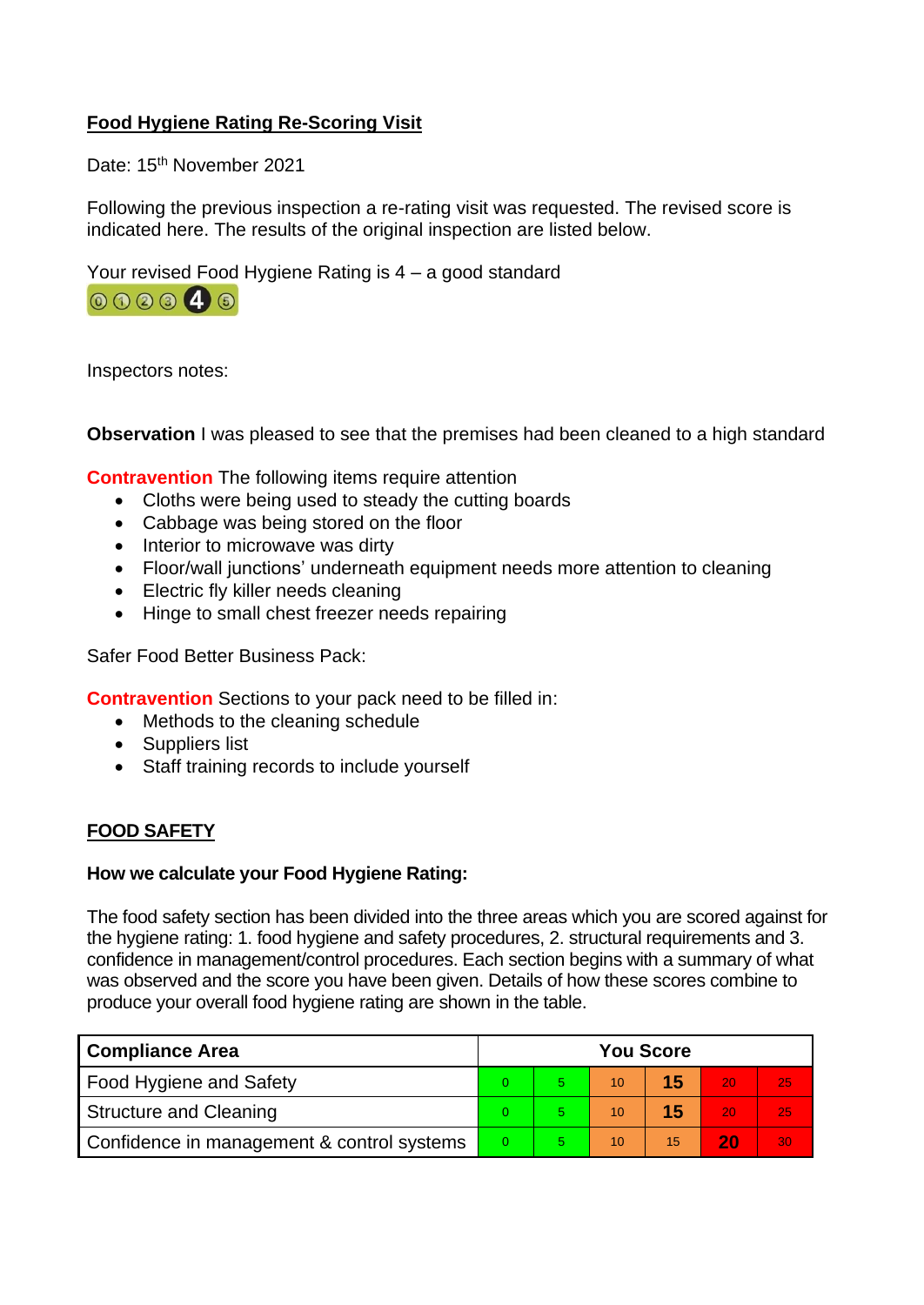| <b>Your Total score</b> | 0 - 15 | 20. | $25 - 30$ | $35 - 40$ | $45 - 50$ | > 50         |
|-------------------------|--------|-----|-----------|-----------|-----------|--------------|
| <b>Your Worst score</b> |        | 10  | 10        | 15        | 20        | <b>COLOR</b> |
| <b>Your Rating is</b>   |        |     | વ         |           |           |              |

Your Food Hygiene Rating is 1 - major improvement is necessary



# **1. Food Hygiene and Safety**

 law in many respects. Contraventions require your immediate attention as some are Food hygiene standards are less than satisfactory and you are failing to comply with the critical to food safety. We may revisit your business and if standards have not improved take formal enforcement action. **(Score 15)** 

#### Contamination risks

**Contravention** The following exposed ready-to-eat food and or its packaging to the risk of cross-contamination with foodborne bacteria from raw meat or unwashed fruits and vegetables:

• chopping boards stored touching

**Contravention** You could not demonstrate effective heat disinfection of the food equipment and utensils you use for handling both raw and ready-to-eat foods.:

- chopping boards
- tongs

 injurious to health or contaminated in such a way that it would be unreasonable to **Legal Requirement** At all stages of production, processing and distribution, food must be protected from any contamination likely to render it unfit for human consumption, expect it to be consumed in that state.

 **Guidance** The FSA (visit <www.food.gov.uk> for more information) has issued guidance on controlling E.coli 0157 through:

\* the complete separation of raw and ready-to-eat food

\* the correct use of wash-hand basins and thorough handwashing

\* having dedicated equipment (including complex equipment) for raw and ready-to-eat foods

- \* through 2-stage cleaning and the correct use of sanitisers
- \* and by controlling the risks posed by soily vegetables.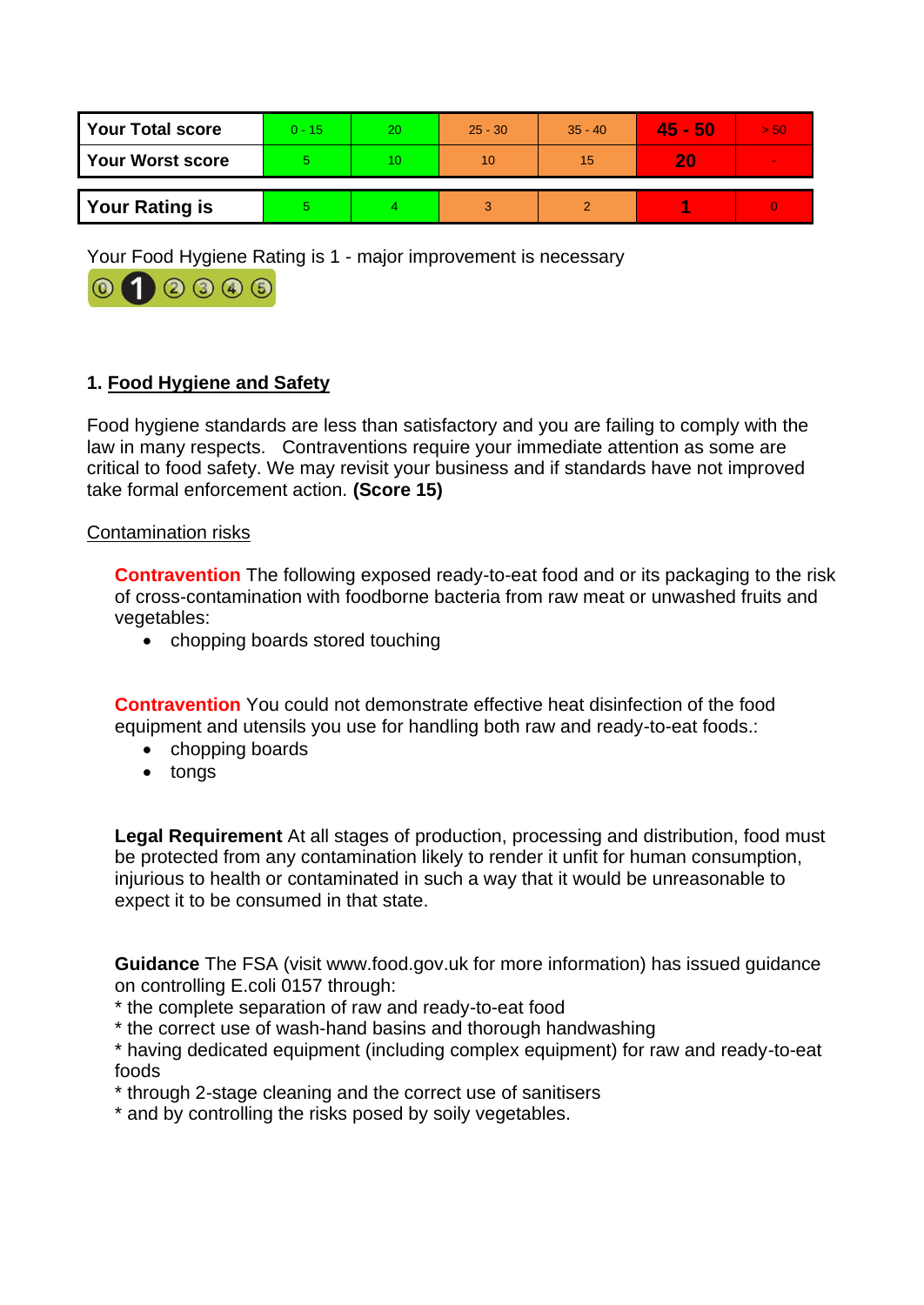**Recommendation** Provide separate equipment and utensils designated for use with either raw or ready-to-eat foods, which can be easily identified (e.g. colour coded) and stored and washed separately.

**Recommendation** Chopping/cutting boards must be stored in a rack properly divided to stop cross-contamination and to allow aeration.

#### Hand-washing

**Contravention** The following indicated that hand-washing was not suitably managed:

• staff were not seen washing their hands when I visited

 **Information** Proper hand-washing is essential in preventing the spread of E. coli 0157 and other harmful bacteria onto food and food contact surfaces. Proper hand washing must include the following steps:

-Wet hands before applying soap

-Good hand rubbing technique

-Rinsing of hands

-Hygienic drying

### Personal Hygiene

 made difficult for food handlers to maintain sufficiently high standards of personal **Contravention** The following are examples of poor personal hygiene or where it was cleanliness:

- staff were not wearing suitable protective clothing
- staff were wearing their protective clothing on their way to work

**Legal requirement** All persons in food handling areas must wear suitable, clean, and where appropriate protective clothing

 **Information** Regular hand washing is important for personal cleanliness. Remind all food handlers of the need to wash their hands before starting or returning to work, and specifically:

- After using the toilet:
- After handling rubbish;
- After smoking;
- After taking a break;
- After handling raw food

#### Temperature Control

**Contravention** The following evidence indicated there was a risk of bacteria growing on food:

- deliveries were not being refrigerated immediately on arrival
- High risk food was being left in the danger zone (8-63 °C) for long periods of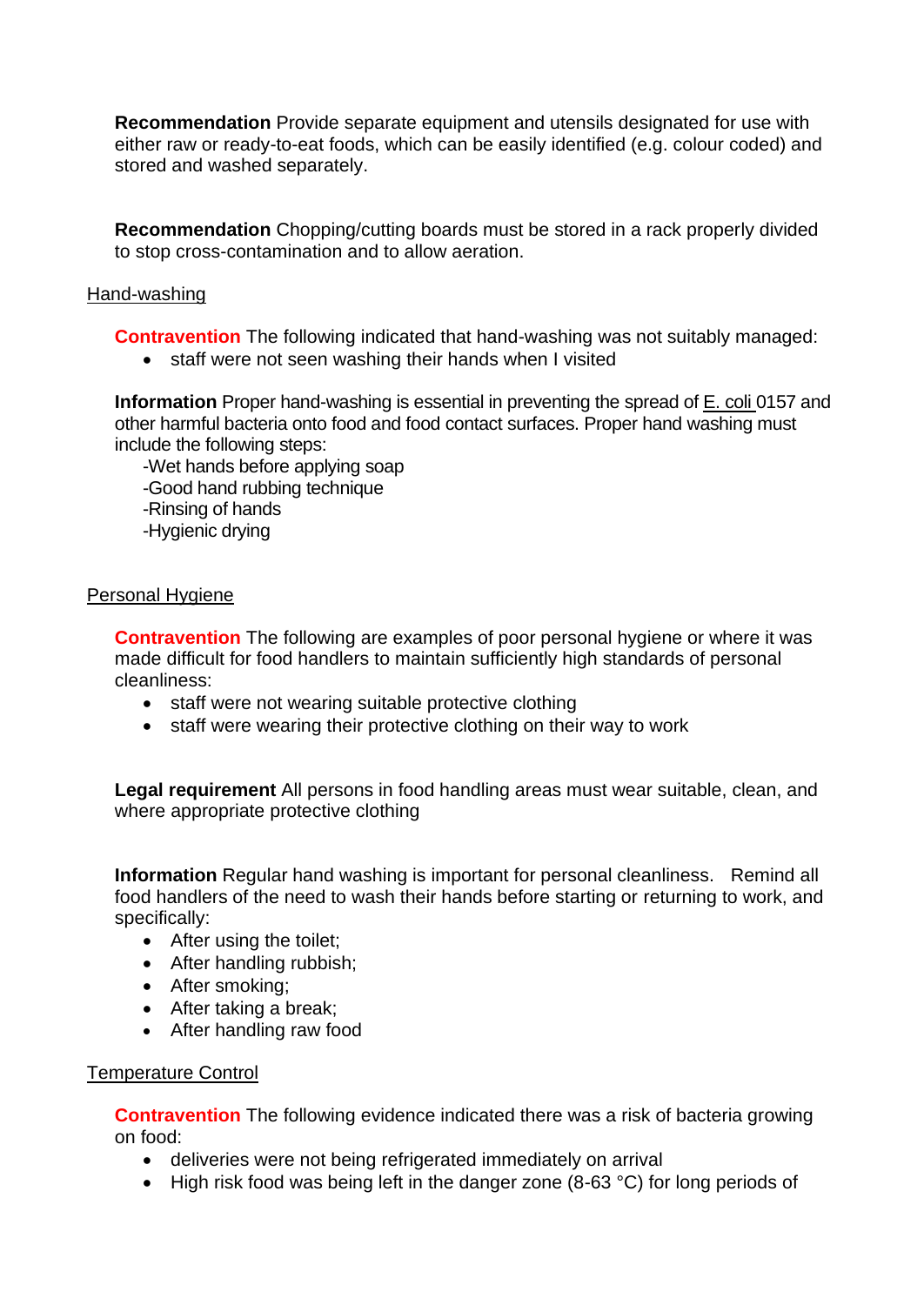time.

- High risk food was not being defrosted in the fridge
- You did not know how long chilled foods had been outside temperature control

**Legal Requirement** Raw materials, ingredients, intermediate products and finished products likely to support the reproduction of pathogenic micro-organisms or the formation of toxins must not be kept at temperatures that might result in a risk to health.

**Legal Requirement** Frozen foods should be defrosted in such a way as to minimise the risk of growth of pathogenic micro-organisms or the formation of toxins in the food. Care should also be taken to ensure any liquid released does not contaminate other foods.

# Unfit food

**Contravention** The following food was unfit (and was seized or destroyed in my presence) because it was either; past its use by date; did not conform to food safety requirements;

• milk was being stored beyond its 'use by' date of 23/7

### Poor Practices

 **Contravention** The following matters represented poor practice and if allowed to continue may cause food to become contaminated or lead to its deterioration:

 use, all food stored on the premises is considered to be available for use in the business and must comply with food safety requirements and be fit for purpose • even though it was noted that your staff stated that the milk was for personal

### **2. Structure and Cleaning**

 and you are failing to comply with the law in many respects. Contraventions require your The structure facilities and standard of cleaning and maintenance are less than satisfactory immediate attention as some are critical to food safety. We may revisit your business and if standards have not improved take formal enforcement action. **(Score 15)** 

### Cleaning of Structure

**Contravention** The following items were dirty and require more frequent and thorough cleaning:

- floor/wall junctions
- around equipment feet
- extraction canopy
- electric fly killer and tray
- high level cleaning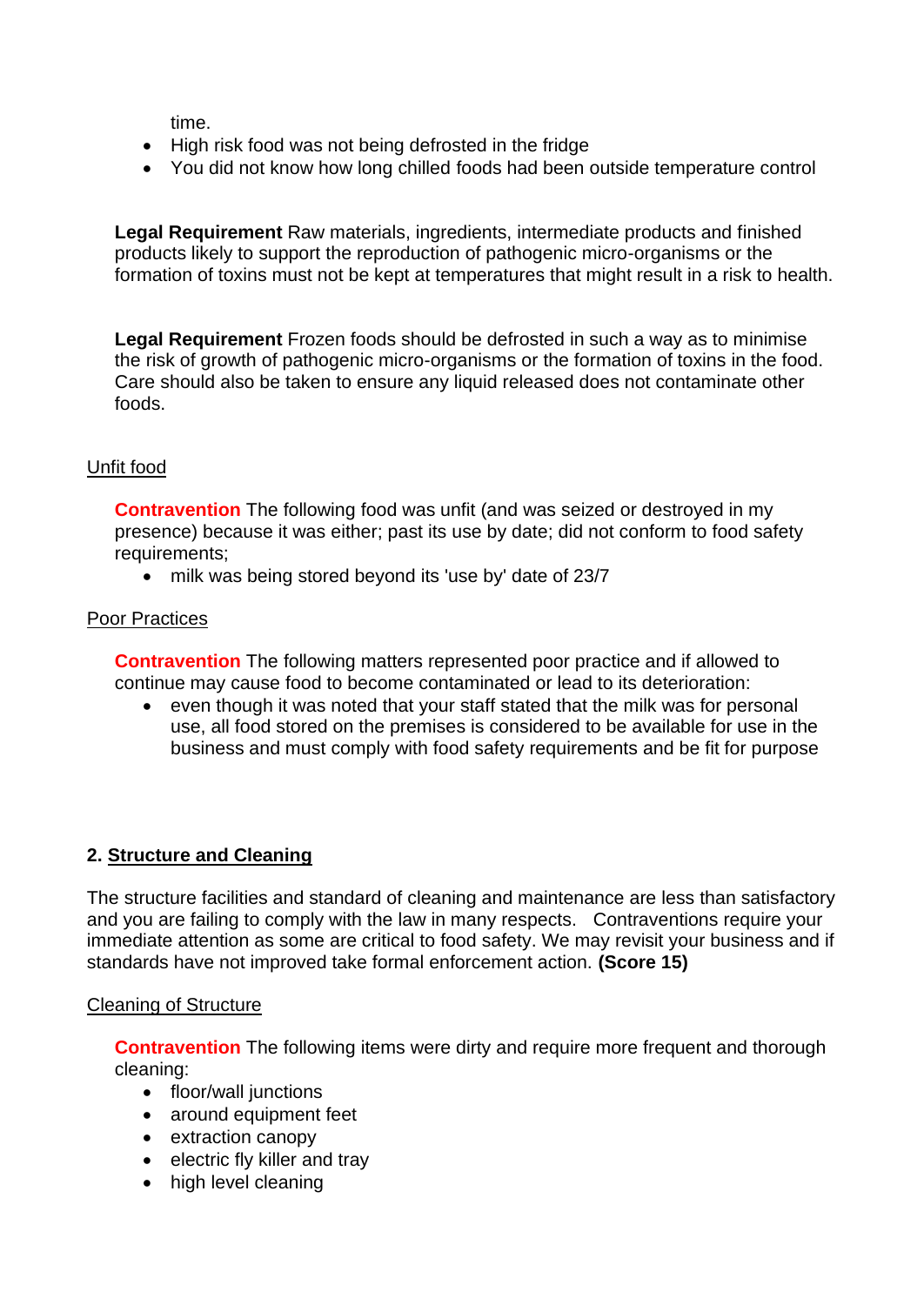- walls particularly behind food preparation surfaces
- hand contact surfaces such as light swicthes and door handles
- mastic joints behind sinks
- exterior grill to drain

#### Cleaning of Equipment and Food Contact Surfaces

**Contravention** The following items are dirty and must be cleaned:

- fridge and freezer seals
- fridge shelving
- microwave
- food storage containers
- chopping boards
- underneath the towel dispenser
- lid to small chest freezer
- interior to chest freezer downstairs
- bin
- chest freezer storing kebab meat needs defrosting and cleaning
- interior fan to upright fridge

#### Cleaning Chemicals / Materials / Equipment and Methods

**Contravention** The following evidence demonstrated your cleaning materials, equipment and methods were not sufficient to control the spread of harmful bacteria between surfaces:

- touch points were dirty (light switches, door handles etc)
- you are not using the 2-stage cleaning technique
- you are not adequately heat disinfecting equipment after cleaning
- the cleaning equipment was dirty

#### **Maintenance**

**Contravention** The following had not been suitably maintained and must be repaired or replaced:

- wall surfaces
- lid to small chest freezer
- chopping boards were badly scoured and need replacing
- peeling paint to the cabinet storing the chilled display unit
- baffle filters to the extraction canopy
- split seals to fridges
- missing tiles to ceiling
- exterior drainage needs repair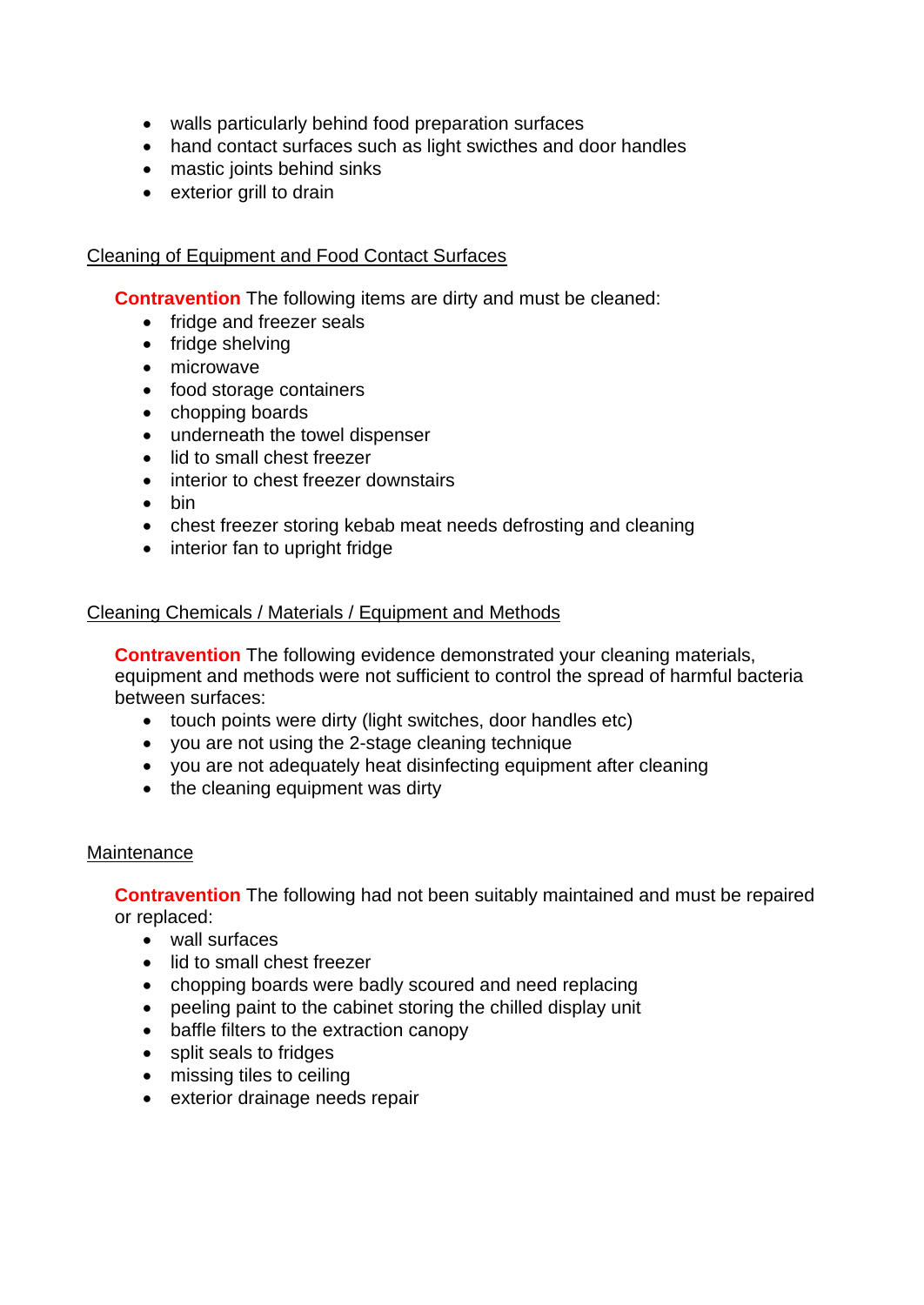# **3. Confidence in Management**

There is major non-compliance with legal requirements. The contraventions require your urgent attention. A revisit is planned and formal enforcement action is likely. **(Score 20)** 

### Type of Food Safety Management System Required

 maintain a permanent procedure or procedures based on HACCP principles: **Legal Requirement** Food business operators must put in place, implement and

- Identify hazards to food.
- Identify the critical limits (what is acceptable and unacceptable).
- Monitor critical control points to ensure critical limits are met.
- Keep appropriate records to demonstrate control measures are effective.

# Food Hazard Identification and Control

**Contravention** The following pre-requisites have not been met and this means that your food safety management system will be ineffective::

- cleaning and sanitation are poor
- staff hygiene is inadequate
- staff training is inadequate

**Contravention** You have not identified these food hazards or the methods of control at critical points in your operation:

- bacteria growing on food
- methods of control at critical points

### Proving Your Arrangements are Working Well

**Contravention** You are not working to the following safe methods in your SFBB pack:

- daily diary as this has not been filled in since 26/8/19
- training records / supplier lists
- cleaning schedule
- It states in your pack that you have filled in the cleaning schedule

**Contravention** The following matters are needed in order to demonstrate your food safety management system is working as it should:

- daily records
- temperature records
- cleaning schedule
- suppliers lists
- staff training records

Waste Food and other Refuse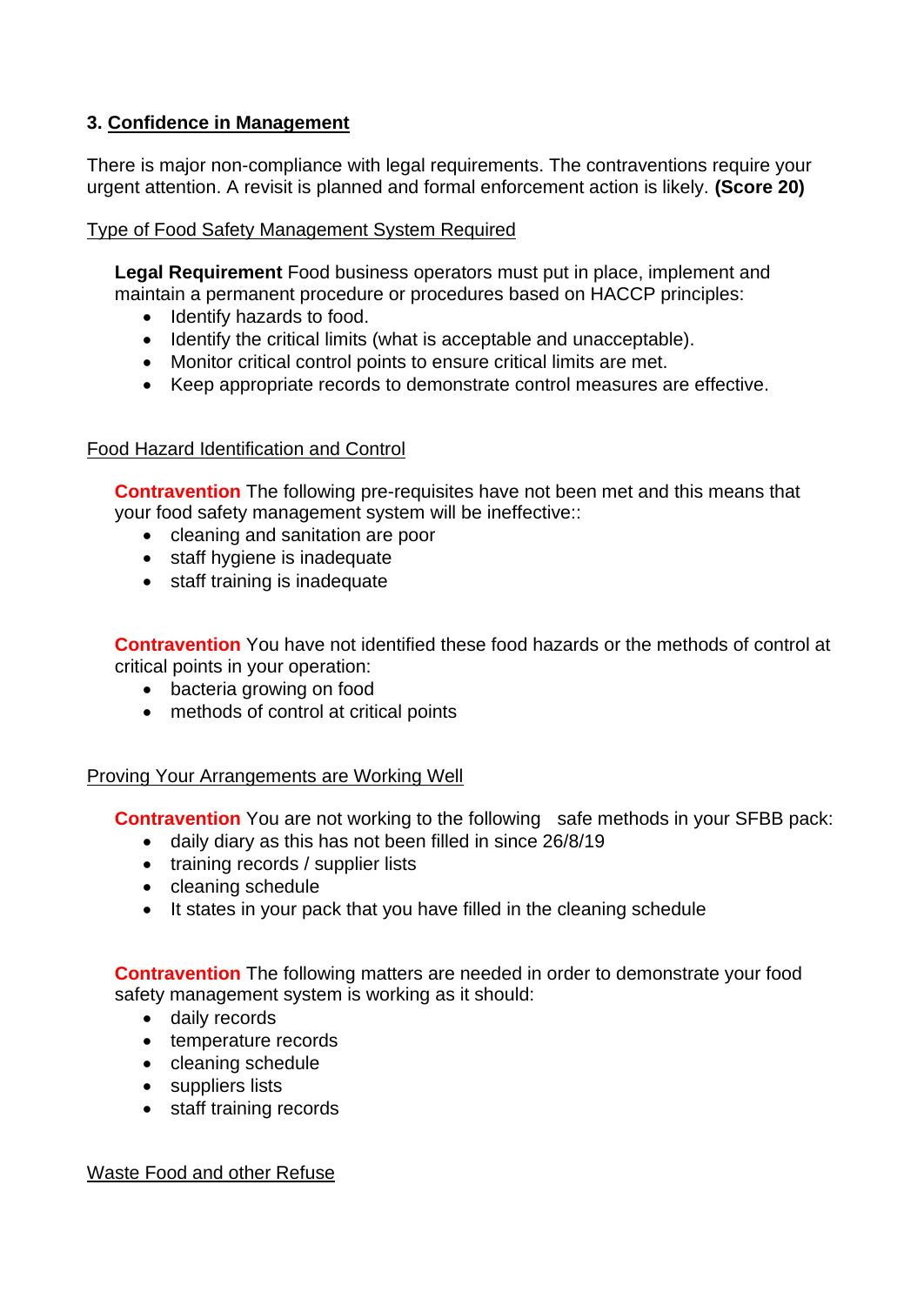**Observation** You had measures in place to dispose of waste food appropriately and were employing the services of an approved waste contractor.

### **Training**

 **Contravention** The following evidence indicates there is a staff training need as food handlers:

- were not washing their hands often enough
- were using poor food storage practices
- were using poor cross contamination practices
- were not cleaning properly
- did not appreciate allergen risks
- food handlers were not wearing sufficient protective clothing
- food handlers were not sufficiently knowledgeable about your food safety procedures
- food handlers were exhibiting poor food hygiene practices
- • there were no records to indicate food handlers had been trained to an appropriate level
- food handlers did not exhibit a high enough standard of personal cleanliness

 supervised and instructed and/or trained in food hygiene matters to an appropriate level **Legal Requirement** Food business operators must ensure that food handlers are for the work they do.

**Recommendation** A Level 2 Award in Food Safety in Catering or its equivalent (a 6-hour course leading to the award of a recognised certificate in food hygiene) would be appropriate for your food handlers. Booking details for this course are on our website: <www.norwich.gov.uk>

#### Infection Control / Sickness / Exclusion Policy

**Guidance** Public Health England recommends that food handlers known or suspected to be suffering from a food-borne infection or gastrointestinal illness stay away from work until symptom-free for 48 hours.

#### Allergens in food

**Contravention** You are failing to manage the risk from allergens properly:

- You do not have a system to reliably identify allergens in the foods that you prepare
- Staff had not been properly informed about the allergens in your food and could not give reliable advice
- you need to add all allergens to your allergen matrix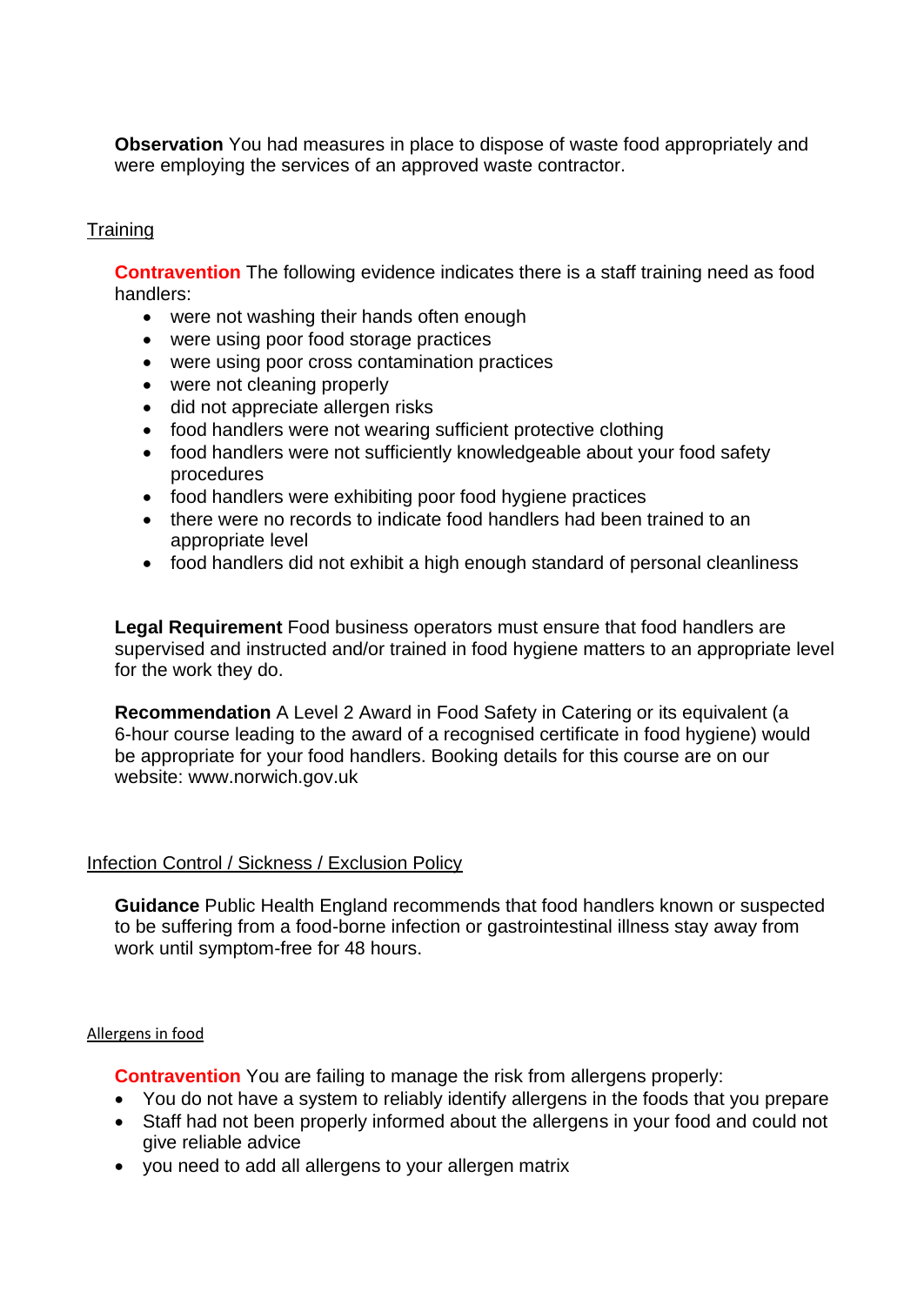**Legal requirement** Caterers must provide allergy information on all unpackaged food they sell. Catering businesses include restaurants, takeaways, deli counters, bakeries and sandwich bars etc. The potential for cross-contamination by allergens must also be made known to consumers. You can obtain more information from the Trading Standards website: [www.norfolk.gov.uk/abc](http://www.norfolk.gov.uk/abc) 

**Information** Loose (also called non pre-packed) foods are:

- foods served at restaurants and canteens
- takeaway foods that are placed into containers and sold at the same premises
- any foods sold loose, e.g. meat or cheese at a deli counter, unpackaged bread or pick and mix sweets (including individually wrapped sweets)

 **Information** Allergen information could be written down on a chalk board or chart, or provided upfront, clear signposting to where this information could be obtained must be provided orally by a member of staff. Where the specific allergen information is not provided.

### **Information** The 14 allergens are:

- cereals containing gluten
- crustaceans, for example prawns, crabs, lobster and crayfish
- eggs
- fish
- peanuts
- soybeans
- milk
- nuts, such as almonds, hazelnuts, walnuts, pecan nuts, Brazil nuts, pistachio, cashew and macadamia (Queensland) nuts
- celery (and celeriac)
- mustard
- sesame
- sulphur dioxide, which is a preservative found in some dried fruit
- lupin